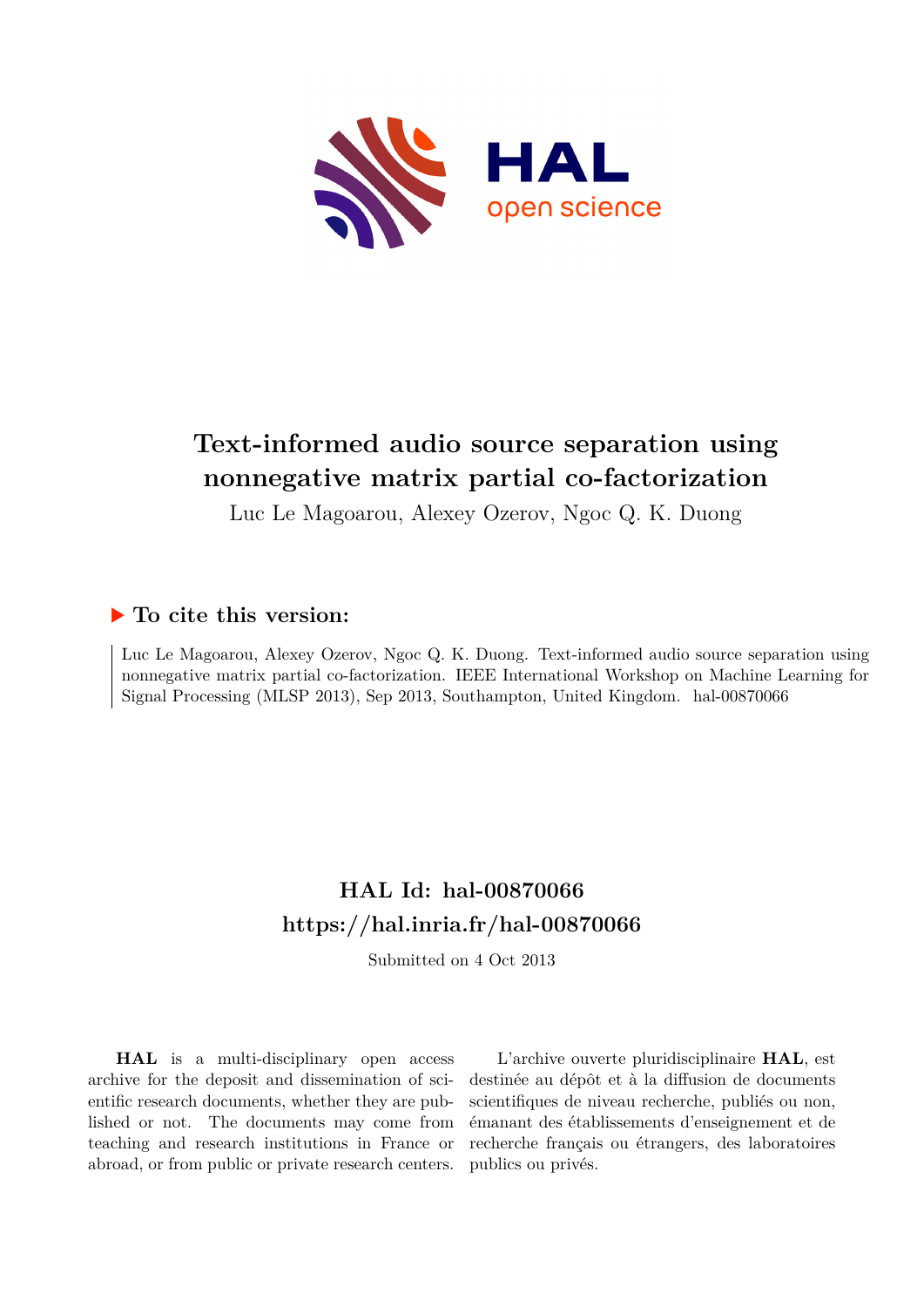### TEXT-INFORMED AUDIO SOURCE SEPARATION USING NONNEGATIVE MATRIX PARTIAL CO-FACTORIZATION

*Luc Le Magoarou, Alexey Ozerov and Ngoc Q. K. Duong*

### technicolor

975 avenue des Champs Blancs, CS 17616, 35576 Cesson Sévigné, France {luc.lemagoarou, alexey.ozerov, quang-khanh-ngoc.duong}@technicolor.com

#### ABSTRACT

We consider a single-channel source separation problem consisting in separating speech from nonstationary background such as music. We introduce a novel approach called *text-informed separation*, where the source separation process is guided by the corresponding textual information. First, given the text, we propose to produce a speech example via either a speech synthesizer or a human. We then use this example to guide source separation and, for that purpose, we introduce a new variant of the nonnegative matrix partial co-factorization (NMPCF) model based on a so called *excitationfilter-channel* speech model. The proposed NMPCF model allows sharing the linguistic information between the example speech and the speech in the mixture. We then derive the corresponding multiplicative update (MU) rules for the parameter estimation. Experimental results over different types of mixtures and speech examples show the effectiveness of the proposed approach.

*Index Terms*— Informed audio source separation, text information, nonnegative matrix partial co-factorization, source-filter model

#### 1. INTRODUCTION

Under-determined audio source separation, including the singlechannel case, is still very challenging due to its highly ill-posed nature [1]. Thus, the use of any auxiliary information about the sources and/or the mixing process would be helpful to regularize the problem. Many so-called *informed* approaches, which go in this direction, have been proposed recently. As examples, *score-informed* approaches rely on musical score to guide the separation of music recordings [2, 3, 4, 5]. Other algorithms, referred as *user-guided* or *user-assisted*, take into account any kind of input provided by user such as "humming" mimicking the source of interest [6, 7], user-selected F0 track [8], or user-annotated source activity patterns [9, 10, 11]. In line with that, there are speech separation systems informed by speaker gender [12], by a corresponding video [13], or even by natural language structure [14]. However, while spoken text corresponding to the speech in the mixture is often available, e.g., subtitles (approximate transcription) for a movie track or script (exact transcription) in the production phase, to the best of the authors' knowledge, none of the existing approaches exploits this information to guide the separation process.

In this paper we introduce a novel approach that exploits textual information to guide the separation in single channel mixtures. This approach is inspired by the synthesis-based score-informed music separation [2, 5] where a symbolic representation of the underlying acoustic events (the score) is used to synthesise audio examples that are further used to guide the separation. More specifically, the available text is used to generate a speech example, *i.e.*, via a speech synthesizer, which shares the common linguistic information with the speech in the mixture. Note that, in contrast to music, where the temporal mismatch between the sources and the scoresynthesized examples is usually linear (the tempo may not be the same, but the rhythm is usually maintained), it is often non-linear for speech. Moreover, while the pitches of the same musical notes are usually on the same frequency locations, there is no reason that the pitches of two different speakers would be the same. In order to handle such kind of variations between the latent source and the speech example, we propose a novel variant of the nonnegative matrix partial co-factorization (NMPCF) model <sup>1</sup>[4], which is based on a so-called *excitation-filter-channel (EFC)* speech model that is a new extension of the excitation-filter model [16, 17]. This formulation allows to jointly factorize the spectrogram of the speech example and that of the mixture, while sharing between them the common linguistic information and adapting to each signal the information that differs, such as the temporal dynamics, the recording conditions, the speaker's prosody and timber.

Though text-informed source separation has not been considered yet in the existing works, some related approaches should be mentioned. Pedone *et al.* [18] proposed an algorithm for phonemelevel text to audio synchronisation applied to mixtures of speech and background music. This algorithm relies on the nonnegative matrix factorization (NMF)-like framework where the source-filter models of English phonemes are pre-trained. In this light, given that there is a sort of latent speech modeling guided by text, it could be extended as well for text-informed speech separation. However, while this approach was not evaluated in terms of source separation, and it learns the general phoneme models, our method exploits specific phonemes in a speech example, which is probably pronounced in a closer way to the speech in the mixture. By this difference, we believe that the proposed approach potentially brings better separation performance. Using a sound mimicking the one to be extracted from the mixture to guide the separation, Smaragdis *et al.* introduced a so called *Separation by Humming (SbH)* approach based on the probabilistic latent component analysis (PLCA) [6] while FitzGerald [7] reported a similar method based on the NMF. However, while the performance resulted from PLCA [6] and NMF [7] is limited due to the strong variations between the source and the example, our proposed NMPCF framework models those variations explicitly.

The structure of the rest of the paper is as follows. A general workflow of the proposed framework is presented in Section 2. The

<sup>&</sup>lt;sup>1</sup>NMPCF model [4] is a particular case of a more general generalized coupled tensor factorization (GCTF) model that was used as well for informed source separation [15].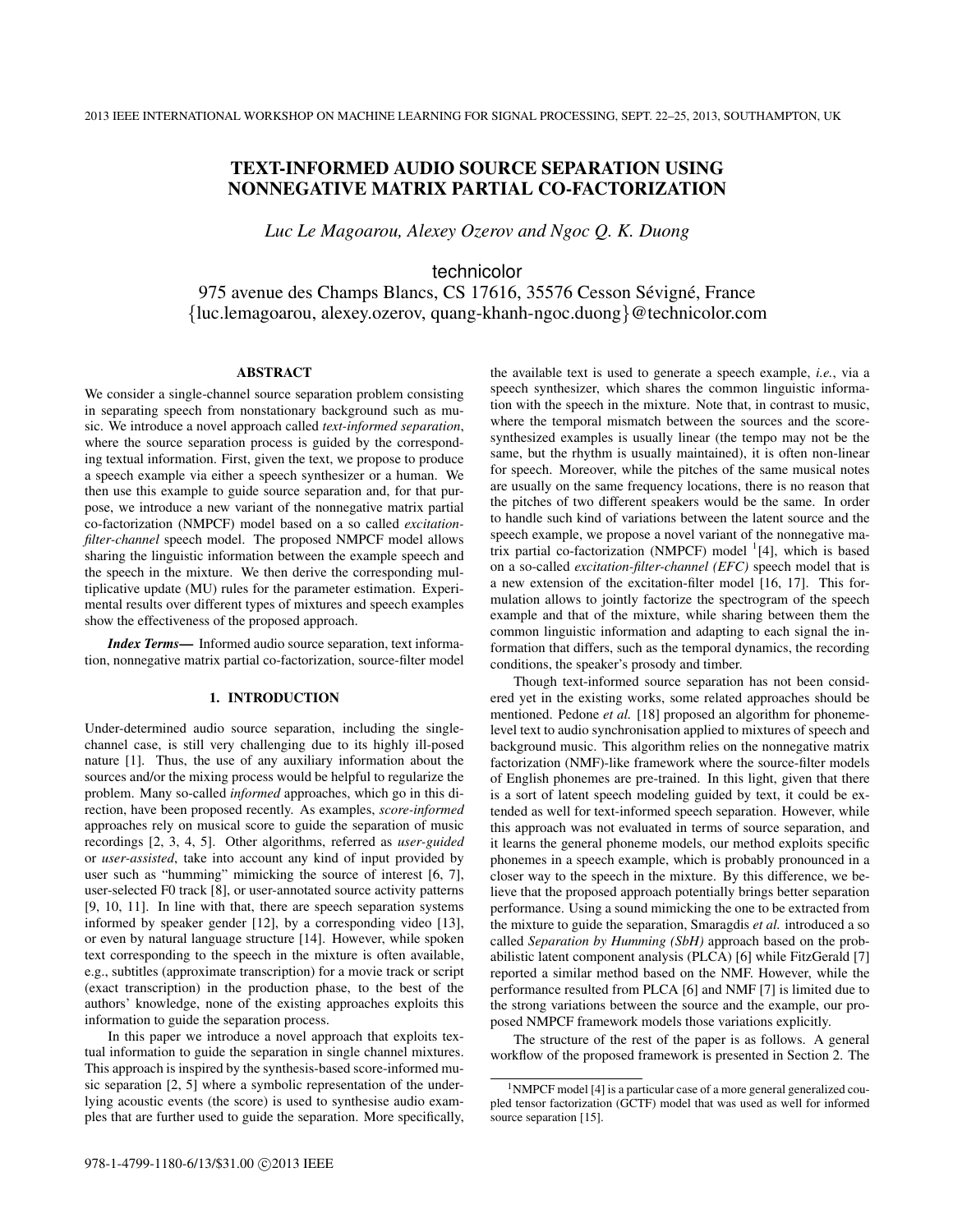NMPCF-based modeling of the speech example and the mixture is then described in Section 3, followed by the model parameter estimation via multiplicative update (MU) rules in Section 4. The proposed approach is evaluated in terms of source separation performance and compared with several baseline approaches, including approaches that do not rely on textual information as well as a text-informed SbH approach [6], over different mixing and example production scenarios in Section 5. Finally we conclude in Section 6.

#### 2. GENERAL WORKFLOW

The general workflow of the proposed approach is depicted in Fig. 1. The source separation algorithm takes as input an audio mixture to be separated and a speech example produced from the given text to guide the separation. The source separation block will be described in details in Section 3. Finally speech and background estimates are reconstructed from the estimated parameters via standard Wiener filtering [19].



Fig. 1. General workflow of the proposed approach.

One can imagine several ways to generate a speech example that carries the same linguistic information as the speech in the mixture. We identify four main ways to produce such an example. The first way  $(i)$  uses the text often provided with TV programs and DVD movies (subtitles or script) to produce the example speech using a speech synthesizer. This scenario is probably among the most attractive ones, since it is totally automatic and does not require any intervention from user. The three other ways we consider are semiautomatic and need the user speaking to produce the example. Depending on the availability of the text and on user's wishes, he/she can either  $(ii)$  read the text,  $(iii)$  mimic the speech in the mixture after having listened to or  $(iv)$  do both.

#### 3. MODELING

Here we describe the proposed NMPCF-based [4] model, as well as the explanation why we chose this specific model. We first formulate the problem, we then describe the mixture and the example models, and finally we introduce the connection between the two models.

#### 3.1. Problem formulation

Let us consider a single-channel mixture:

$$
x(t) = s(t) + b(t) \tag{1}
$$

consisting of a speech signal  $s(t)$  corrupted by a background signal  $b(t)$ . The goal is to estimate speech, given the mixture  $x(t)$  and a speech example  $y(t)$ .

#### 3.2. Mixture model

Let  $X \in \mathbb{C}^{F \times N}$  be the Short-Time Fourier Transform (STFT) of  $x(t)$ , F being the number of frequency bins and N the number of time frames. Equation (1) rewrites:  $X = S + B$ , where S and B are the STFTs of the speech and the background, respectively. Defining the power spectrogram  $V_x = |X|^{[2]} (A^{[b]}$  being the element-wise exponentiation of  $A$  by  $b$ ), assuming that the speech and background signals are uncorrelated,  $V_X$  can be approximated as:

$$
\mathbf{V}_X \approx \hat{\mathbf{V}}_X = \hat{\mathbf{V}}_S + \hat{\mathbf{V}}_B, \tag{2}
$$

where  $\hat{\mathbf{V}}_X, \hat{\mathbf{V}}_S, \hat{\mathbf{V}}_B \in \mathbb{R}_+^{F \times N}$  are approximations of the power spectrograms of the mixture, the speech and the background, respectively.

We further constrain the speech by imposing a so-called *excitationfilter-channel (EFC)*  $^2$  structure on  $\hat{\mathbf{V}}_{S}$ :

$$
\hat{\mathbf{V}}_{S} = \hat{\mathbf{V}}_{S}^{e} \odot \hat{\mathbf{V}}_{S}^{b} \odot \hat{\mathbf{V}}_{S}^{c}, \tag{3}
$$

with  $\odot$  being the Hadamard element-wise product,  $\hat{\mathbf{V}}_{S}^{e}$  being a timevarying linear combination of comb filters modeling the pitch,  $\hat{\mathbf{V}}_s^{\phi}$ being a time-varying filter modeling the phonemes pronounced, and  $\hat{\mathbf{V}}_{S}^{c}$  being a time-invariant filter modeling the recording conditions and speaker's vocal tract.

All the matrices in Eq. (3) and matrix  $\hat{\mathbf{V}}_B$  are further subject to NMF decompositions as follows:

- $\hat{\mathbf{V}}_S^e = \mathbf{W}^e \mathbf{H}_S^e, \mathbf{W}^e \in \mathbb{R}_+^{F \times I}$  being a pre-defined dictionary of combs representing all possible pitches of human voice and  $\mathbf{H}_{S}^{e} \in \mathbb{R}_{+}^{I \times N}$  being the corresponding temporal activations.
- $\hat{\mathbf{V}}_S^{\phi} = \mathbf{W}_S^{\phi} \mathbf{H}_S^{\phi}, \mathbf{W}_S^{\phi} \in \mathbb{R}_+^{F \times J}$  being a dictionary of phoneme spectral envelopes and  $\mathbf{H}_{S}^{\phi} \in \mathbb{R}_{+}^{J \times N}$  being the corresponding temporal activations.
- $\hat{\mathbf{V}}_S^c = \mathbf{w}_S^c \mathbf{i}_N^T$ ,  $\mathbf{w}_S^c \in \mathbb{R}_+^{F \times 1}$  modeling both the spectral shape of the recording conditions filter and speaker's vocal tract, and  $i_N$  being an N-length column vector of ones.
- $\hat{\mathbf{V}}_B = \mathbf{W}_B \mathbf{H}_B$ ,  $\mathbf{W}_B \in \mathbb{R}_+^{F \times K}$  being a dictionary of background spectral shapes and  $H_B \in \mathbb{R}_+^{K \times N}$  being the corresponding temporal activations.

Another assumption is made so as to constrain spectral shapes of matrices  $\mathbf{W}_{S}^{\phi}$  and  $\mathbf{w}_{S}^{c}$  to be smooth [20]. Following [20], these matrices are constrained as follows :  $\mathbf{W}_{S}^{\phi} = \mathbf{P} \mathbf{E}_{S}^{\phi}$  and  $\mathbf{w}_{S}^{c} = \mathbf{P} \mathbf{e}_{S}^{c}$ , where  $P \in \mathbb{R}_+^{F \times L}$  is a pre-defined matrix of L so-called *spectral blobs*, that are used to construct  $\mathbf{W}_{S}^{\phi}$  and  $\mathbf{w}_{S}^{c}$  with weights  $\mathbf{E}_{S}^{\phi} \in$  $\mathbb{R}_+^{L \times J}$  and  $\mathbf{e}_s^c \in \mathbb{R}_+^{L \times 1}$ , respectively.

Finally, the mixture model can be summarized as:

$$
\mathbf{V}_X \approx \hat{\mathbf{V}}_X = \underbrace{\overbrace{\left(\mathbf{W}^e \mathbf{H}^e_S\right)}^{\hat{\mathbf{V}}_S} \odot \underbrace{\left(\mathbf{W}^{\phi}_S \mathbf{H}^{\phi}_S\right)}_{\hat{\mathbf{V}}^e_S} \odot \underbrace{\left(\mathbf{w}^c_S \mathbf{i}^T_N\right)}_{\hat{\mathbf{V}}^e_S} + \overbrace{\mathbf{W}_B \mathbf{H}_B}^{\hat{\mathbf{V}}_B} \tag{4}
$$

#### 3.3. Speech example model

Let  $\mathbf{Y} \in \mathbb{C}^{F \times N'}$  be the STFT of  $y(t)$  and  $\mathbf{V}_Y = |\mathbf{Y}|^{-[2]} \in \mathbb{R}_+^{F \times N'}$ its power spectrogram. The example consists of only one clean speech source, whose power spectrogram is approximated as:

$$
\mathbf{V}_{Y} \approx \hat{\mathbf{V}}_{Y} = \hat{\mathbf{V}}_{Y}^{e} \odot \hat{\mathbf{V}}_{Y}^{\phi} \odot \hat{\mathbf{V}}_{Y}^{c}, \tag{5}
$$

<sup>2</sup>The proposed EFC model is an extension of the excitation-filter model [17].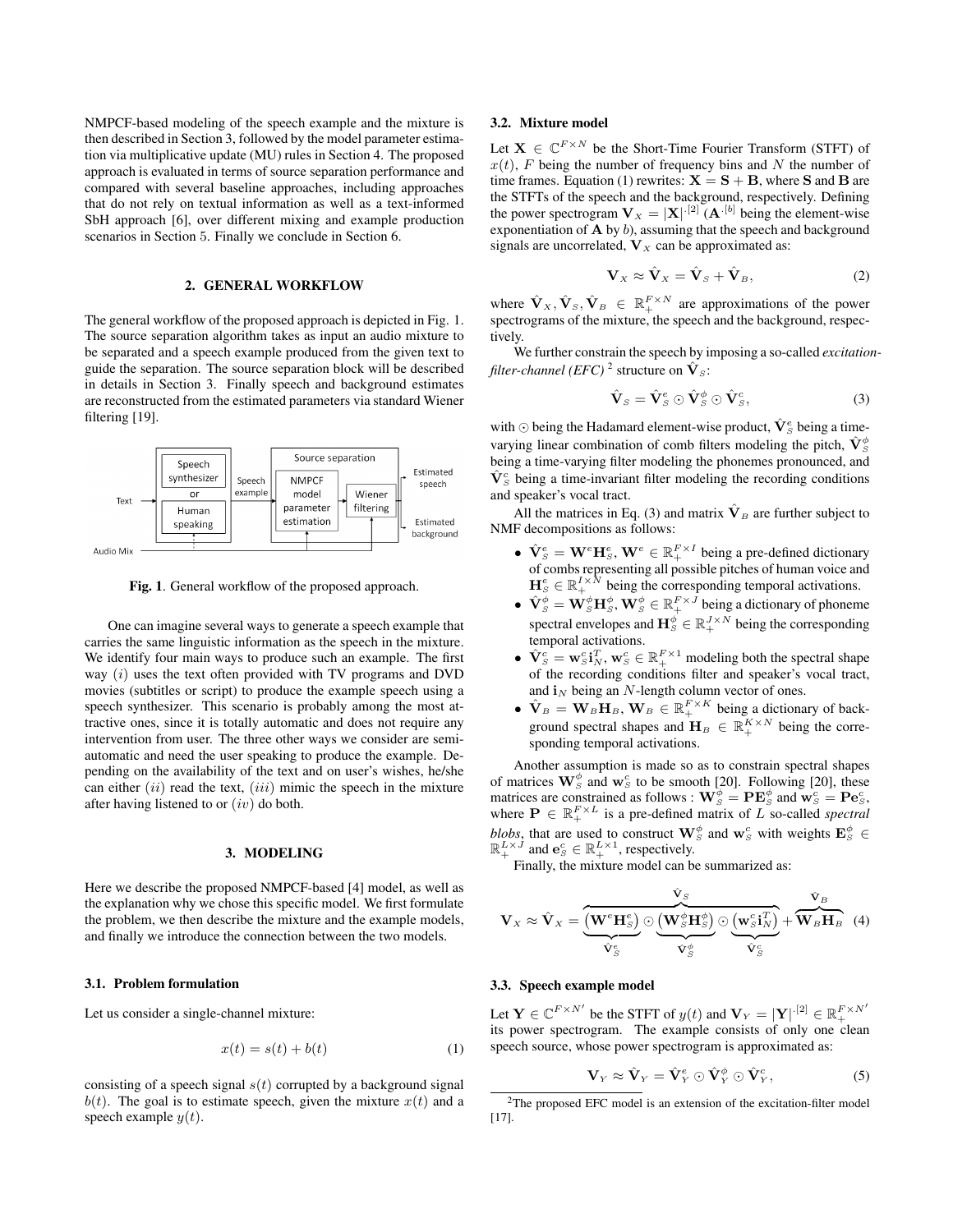where  $\hat{\mathbf{V}}_Y^e$ ,  $\hat{\mathbf{V}}_Y^{\phi}$  and  $\hat{\mathbf{V}}_Y^c$  are decomposed the same way as in Section 3.2, i.e.,  $\hat{\mathbf{V}}_Y^e = \mathbf{W}^e \mathbf{H}_Y^e, \hat{\mathbf{V}}_Y^{\phi} = \mathbf{W}_Y^{\phi} \mathbf{H}_Y^{\phi}$  and  $\hat{\mathbf{V}}_Y^c = \mathbf{w}_Y^c \mathbf{i}_{N'}^T$ . The smoothness constraints are applied as well:  $\mathbf{W}_{Y}^{\phi} = \mathbf{P} \mathbf{E}_{Y}^{\phi}$  and  $\mathbf{w}_Y^c = \mathbf{P} \mathbf{e}_Y^c$ .

Finally, the example model can be summarized as:

$$
\mathbf{V}_{Y} \approx \hat{\mathbf{V}}_{Y} = \underbrace{(\mathbf{W}^{e} \mathbf{H}_{Y}^{e})}_{\hat{\mathbf{V}}_{Y}^{e}} \odot \underbrace{(\mathbf{W}_{Y}^{\phi} \mathbf{H}_{Y}^{\phi})}_{\hat{\mathbf{V}}_{Y}^{\phi}} \odot \underbrace{(\mathbf{w}_{Y}^{c} \mathbf{i}_{N}^{T})}_{\hat{\mathbf{V}}_{Y}^{e}}.
$$
 (6)

#### 3.4. Couplings between the mixture and example models

The role of the example is to guide source separation, thanks to the fact that it shares common linguistic information with the speech in the mixture. We model this sharing as follows:

- The phonemes pronounced in the mixture and those pronounced in the example are the same, thus we assume:  $\mathbf{W}_{S}^{\phi} = \mathbf{W}_{Y}^{\phi} = \mathbf{W}_{Y}^{\phi}$ , and  $\mathbf{W}^{\phi}$  is to be estimated. This assumption implies  $\mathbf{E}_{S}^{\phi} = \mathbf{E}_{Y}^{\phi} = \mathbf{E}^{\phi}$ .
- The phonemes are pronounced in the same order in the mix and in the example, but not exactly temporally synchronized. Thus we represent  $\mathbf{H}_{S}^{\phi}$  as  $\mathbf{H}_{S}^{\phi} = \mathbf{H}_{Y}^{\phi} \mathbf{D}$  where  $\mathbf{D} \in \mathbb{R}_{+}^{N' \times N}$ is a so-called *synchronization matrix* [18].  $\mathbf{H}_{Y}^{\phi}$  and  $\mathbf{D}$  are to be estimated.

Note that these assumptions are reasonable since the mixture and the example contain utterances of the same sentences. The final NMPCF model is as follows:

$$
\mathbf{V}_{Y} \approx \hat{\mathbf{V}}_{Y} = (\mathbf{W}^{e} \mathbf{H}_{Y}^{e}) \odot (\mathbf{W}^{\phi} \mathbf{H}_{Y}^{\phi}) \odot (\mathbf{w}_{Y}^{c} \mathbf{i}_{N'}^{T}), \n\mathbf{V}_{X} \approx \hat{\mathbf{V}}_{X} = (\mathbf{W}^{e} \mathbf{H}_{S}^{e}) \odot (\mathbf{W}^{\phi} \mathbf{H}_{Y}^{\phi} \mathbf{D}) \odot (\mathbf{w}_{S}^{c} \mathbf{i}_{N}^{T}) + \mathbf{W}_{B} \mathbf{H}_{B},
$$
\n(7)

where pre-defined and fixed parameters are  $\mathbf{W}^e$ ,  $\mathbf{i}_{N'}^T$  and  $\mathbf{i}_{N}^T$  (in green), shared and estimated parameters are  $\mathbf{W}^{\phi}$  and  $\mathbf{H}^{\phi}_{Y}$  (in red), and non-shared and estimated parameters are the others (in black). This modeling is visualized on Fig. 2.

To summarize, the parameters to be estimated are  $3$ :

$$
\boldsymbol{\theta} = \left\{ \mathbf{H}_{Y}^{e}, \mathbf{H}_{S}^{e}, \mathbf{E}^{\phi}, \mathbf{H}_{Y}^{\phi}, \mathbf{D}, \mathbf{e}_{Y}^{c}, \mathbf{e}_{S}^{c}, \mathbf{H}_{B}, \mathbf{W}_{B} \right\},\qquad(8)
$$

while  $\mathbf{W}^e$ ,  $\mathbf{P}$ ,  $\mathbf{i}_N^T$  and  $\mathbf{i}_{N'}^T$  are pre-defined and fixed.

#### 4. PARAMETER ESTIMATION

#### 4.1. Cost function

The general principle of NMF-like parameter estimation is to minimize certain cost function measuring a divergence between the data matrix and its structural approximation. We consider here the Itakura-Saito (IS) divergence  $4$  and specify the cost function as follows:

$$
C(\theta) = \lambda \sum_{f,n=1}^{F,N'} d_{IS} (v_{Y,fn} | \hat{v}_{Y,fn}) + \sum_{f,n=1}^{F,N} d_{IS} (v_{X,fn} | \hat{v}_{X,fn}),
$$
\n(9)

where  $\lambda \in \mathbb{R}_+$  is a penalty parameter that determines the example's influence on the estimation,  $d_{IS}(a|b) = a/b - \log(a/b) - 1$  is



Fig. 2. NMPCF model for the speech example and the mixture.

the IS divergence,  $v_{Y,fn}, v_{X,fn}, \hat{v}_{Y,fn}$  and  $\hat{v}_{X,fn}$  are, respectively, entries of data matrices  $V_Y$ ,  $V_X$  and their structural approximations  $\hat{\mathbf{V}}_Y$ ,  $\hat{\mathbf{V}}_X$  from (7).

#### 4.2. Parameter estimation via MU rules

To optimize cost (9) we used standard MU rules which can be derived following a recipe described in [19]. The idea is to derive multiplicative updates based on the cost function's gradient with respect to each parameter. Most of the resulting updates are very similar to those described, e.g., in [20], thus, due to lack of space, we here give only the updates for shared parameters, i.e.,  $\mathbf{E}^\phi$  and  $\mathbf{H}^\phi_Y$  (a complete list of update rules will be given in a longer paper):

$$
\mathbf{P}^T \bigg[ \lambda \left( (\mathbf{W}^e \mathbf{H}_Y^e) \odot \left( \mathbf{w}_Y^c \mathbf{i}_N^T \right) \odot \hat{\mathbf{V}}_Y^{[-2]} \odot \mathbf{V}_Y \right) \mathbf{H}_Y^{\phi}^T \n+ \left( (\mathbf{W}^e \mathbf{H}_S^e) \odot \left( \mathbf{w}_S^c \mathbf{i}_N^T \right) \odot \hat{\mathbf{V}}_X^{[-2]} \odot \mathbf{V}_X \right) \mathbf{H}_S^{\phi}^T \bigg] \n\mathbf{F}^T \bigg[ \lambda \left( (\mathbf{W}^e \mathbf{H}_Y^e) \odot \left( \mathbf{w}_Y^c \mathbf{i}_N^T \right) \odot \hat{\mathbf{V}}_Y^{[-1]} \right) \mathbf{H}_Y^{\phi}^T \n+ \left( (\mathbf{W}^e \mathbf{H}_S^e) \odot \left( \mathbf{w}_S^c \mathbf{i}_N^T \right) \odot \hat{\mathbf{V}}_X^{[-1]} \right) \mathbf{H}_S^{\phi}^T \bigg] \n+ \left( (\mathbf{W}^e \mathbf{H}_S^e) \odot \left( \mathbf{w}_S^c \mathbf{i}_N^T \right) \odot \hat{\mathbf{V}}_X^{[-1]} \right) \mathbf{H}_S^{\phi}^T \bigg] \n+ (10)
$$

$$
\mathbf{H}_{Y}^{\phi} \leftarrow \mathbf{H}_{Y}^{\phi} \odot \frac{\mathbf{W}_{Y}^{\phi}^{T} \left( (\mathbf{W}^{e} \mathbf{H}_{Y}^{e}) \odot (\mathbf{w}_{Y}^{c} \mathbf{i}_{N'}^{T}) \odot \hat{\mathbf{V}}_{Y}^{[-2]} \odot \mathbf{V}_{Y} \right)}{\mathbf{H}_{Y}^{\phi} \leftarrow \mathbf{H}_{Y}^{\phi} \odot \frac{\mathbf{H}_{S}^{\phi}^{T} \left( (\mathbf{W}^{e} \mathbf{H}_{S}^{e}) \odot (\mathbf{w}_{S}^{c} \mathbf{i}_{N}^{T}) \odot \hat{\mathbf{V}}_{X}^{[-2]} \odot \mathbf{V}_{X} \right) \mathbf{D}^{T}}{\lambda \mathbf{W}_{Y}^{\phi}^{T} \left( (\mathbf{W}^{e} \mathbf{H}_{Y}^{e}) \odot (\mathbf{w}_{Y}^{c} \mathbf{i}_{N'}^{T}) \odot \hat{\mathbf{V}}_{Y}^{[-1]} \right)} + \mathbf{W}_{S}^{\phi T} \left( (\mathbf{W}^{e} \mathbf{H}_{S}^{e}) \odot (\mathbf{w}_{S}^{c} \mathbf{i}_{N}^{T}) \odot \hat{\mathbf{V}}_{X}^{[-1]} \right) \mathbf{D}^{T}
$$
\n(11)

Let us just note that these shared parameters updates depend on both data matrices ( $V_Y$  and  $V_X$ ), on all NMPCF model parameters, as well as on the penalty parameter  $\lambda$ .

<sup>&</sup>lt;sup>3</sup>Keep in mind that  $\mathbf{W}^{\phi} = \mathbf{P} \mathbf{E}^{\phi}, \mathbf{w}_{S}^{c} = \mathbf{P} \mathbf{e}_{S}^{c}$  and  $\mathbf{w}_{Y}^{c} = \mathbf{P} \mathbf{e}_{Y}^{c}$ .

<sup>4</sup>When applied to power spectrograms of audio signals, IS divergence was shown as one of the most suitable choices for NMF-like decompositions [19], in particular thanks to its scale invariance property.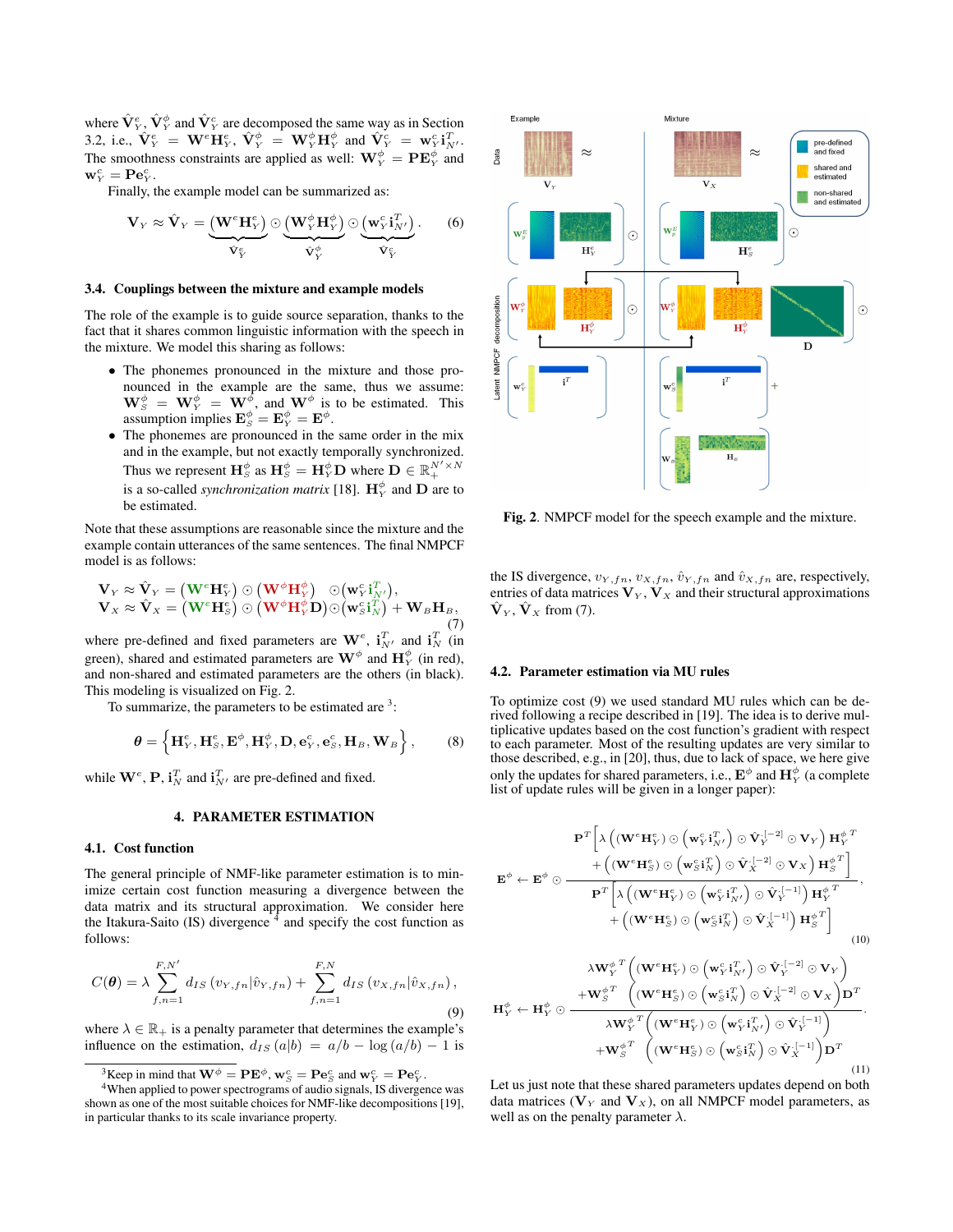#### 5. EXPERIMENTS

In this section we first describe the data, the parameter settings and initialization. We then summarize the baseline methods. Finally, we present and discuss the simulation results.

#### 5.1. Data

We evaluate our approach on the synthetic data which consists of three sets: the mixtures, the speech examples, and the training set needed for some baseline approaches. All audio signals are mono and sampled at 16000 Hz.

The *mixture set* consists of eighty different mixtures created as follows. Ten speech signal (five for male voice and five for female voice) in English corresponding to ten different sentences were randomly selected from the test subset of the TIMIT database [21]. Each chosen speech signal was used to produce eight mixtures by adding to it either music or effect background. These background sounds were extracted from real movie audio tracks and the Signal (*speech*) to Noise (*background*) Ratios (SNRs) were set to four different values: -5dB, 0dB, 5dB and 10dB.

The *example set* is built in accordance to the mixture set. For each of ten TIMIT sentences, twelve corresponding speech examples were created. Two of them (referred below as SYNTH) were produced via speech synthesizers (one with male voice and one with female voice).  $5$  Other eight examples were produced by human speakers: two by a female native English speaker, two by a male native English speaker, two by a female non-native speaker (Spanish), and two by a male non-native speaker (French). Each of these speakers produced two examples: the first example by just reading the sentence, and another one by reading the sentence, listening to the mixture, and trying to mimic it. These produced examples are referred below as NN-READ for non-native reading, NN-MIM for non-native mimicking, NT-READ for native reading, and NT-MIM for native mimicking. The last two examples (referred below as TIMIT) were taken from the TIMIT test database, but by different speakers: one male and one female. Note that this example set covers three of the four generating scenarios mentioned in Section 2.

The *training set*, which is used only in several baselines, consists of one hundred spoken sentences from different speakers: fifty males and fifty females. These speech signals were randomly selected from the TIMIT train database.

#### 5.2. Parameter setting and initialization

The STFT is computed using a half-overlapping sine window of length 32 ms (*i.e,* 512 samples). Each column of the  $F \times I$  excitation dictionary matrix  $\mathbf{W}^e$  is set to a harmonic comb with a given fundamental frequency (pitch). The pitch is varied from 100 Hz to 400 Hz covering mostly frequency range of human speech, with an increment of 1/8 of a tone. The entries in the last column of  $W<sup>e</sup>$  are set to the same constant value for representing unvoiced sounds. These settings lead to  $I = 186$  columns in  $W<sup>e</sup>$ . The  $F \times L$  matrix **P** of spectral blobs, which is used to constrain the dictionary of phonemes and the time-invariant channel filters, is built following the auditory-motivated Equivalent Rectangular Bandwidth (ERB) scale [20]. In our experiment  $L$  is set to 55. The two matrices  $\mathbf{W}^e$  and  $\mathbf{P}$  are computed using the Flexible Audio Source Separation Toolbox (FASST) [20] routines. Finally, the penalty parameter

 $\lambda$  in (9) is set to  $\lambda = N/N'$  so as to compensate for a possible difference between the duration of the example and the mixture.

All parameters in (8) are randomly initialized by positive values, except the synchronization matrix D, which is initialized as follows. Assuming that there is a binary matrix  $\mathbf{D}_0 \in \{0,1\}_{+}^{N' \times N}$  representing an initial synchronization between the example and the speech in the mixture. This matrix is supposed to contain all zero entries except the ones lying in a continuous path connecting the upper left corner and the lower right corner of the matrix as shown in Fig. 3. Note that this path can not go up nor to the left of the current nonzero entry point. We consider two following ways to compute  $D_0$ :

- LIN: non-zero path in  $D_0$  follows the straight line connecting upper left and lower right corners (see Fig. 3, left).
- DTW:  $D_0$  is a Dynamic Time Warping (DTW) based alignment matrix between the example and the mixture (see Fig. 3, right). We used the DTW implementation from [22] computed on Mel-Frequency Cepstral Coefficients (MFCCs) with mean and variance normalization, which is known making MFCCs more robust with respect to convolutive and additive perturbations [23].

Since none of the two above mentioned initialization strategies guarantees the perfect synchronization, in particular due to either the speed mismatch between the mixture and the example (LIN case) or the corrupting noise (DTW case), we introduce the initialization strategy for the matrix D inspired by [18], where we allow the synchronization path to vary within an enlarged region of width B around  $D_0$  as:

$$
\mathbf{D} = \mathbf{D}_0 + \text{sign}\left(\sum_{b=0}^{(B-1)/2} (\mathbf{U}^b + \mathbf{L}^b) \mathbf{D}_0\right),\qquad(12)
$$

where  $\text{sign}(\cdot)$  is applied element-wise, and U and  $\mathbf{L} \in \{0,1\}^{N' \times N'}_{+}$ are, respectively, the upper and the lower shift matrices. Four different initializations of D, which correspond to the LIN case and DTW case with two different values of  $B(B = 5$  and  $B = 19$ ), are shown on Fig. 3.

#### 5.3. Baseline approaches

We present below several baseline methods we judge relevant to be compared to.

#### *5.3.1. Baselines non-informed by example*

The following approaches use neither speech example nor text information<sup>6</sup>:

- NMF: A standard NMF-based method with a general voice spectral dictionary  $\mathbf{W}_{S} \in \mathbb{R}_{+}^{F \times J}$  ( $J = 128$ ) which is first learned on the training set described in Section 5.1, and then fixed during the parameter estimation.
- EFC-N: A method using the same EFC mixture model (4) in a non-supervised manner, as in [17], *i.e.*, filter matrices  $\mathbf{W}_{S}^{\phi}$ and  $\mathbf{H}_{S}^{\phi}$  are left free and not coupled with example. In other words, this method corresponds to the proposed approach with  $\lambda = 0$  in (9).
- EFC-S: A method using the same EFC mixture model (4), which however is not supervised by example any more, but by our training data. In this approach filter dictionary  $\mathbf{W}^\phi_S$  is prelearned on the training set and then fixed during parameter estimation, while  $\mathbf{H}_{S}^{\phi}$  is updated.

<sup>5</sup>We used "ivona" synthesizers www.ivona.com/en/ to create speech examples.

 $6$ We implemented these approaches with help of the FASST [20].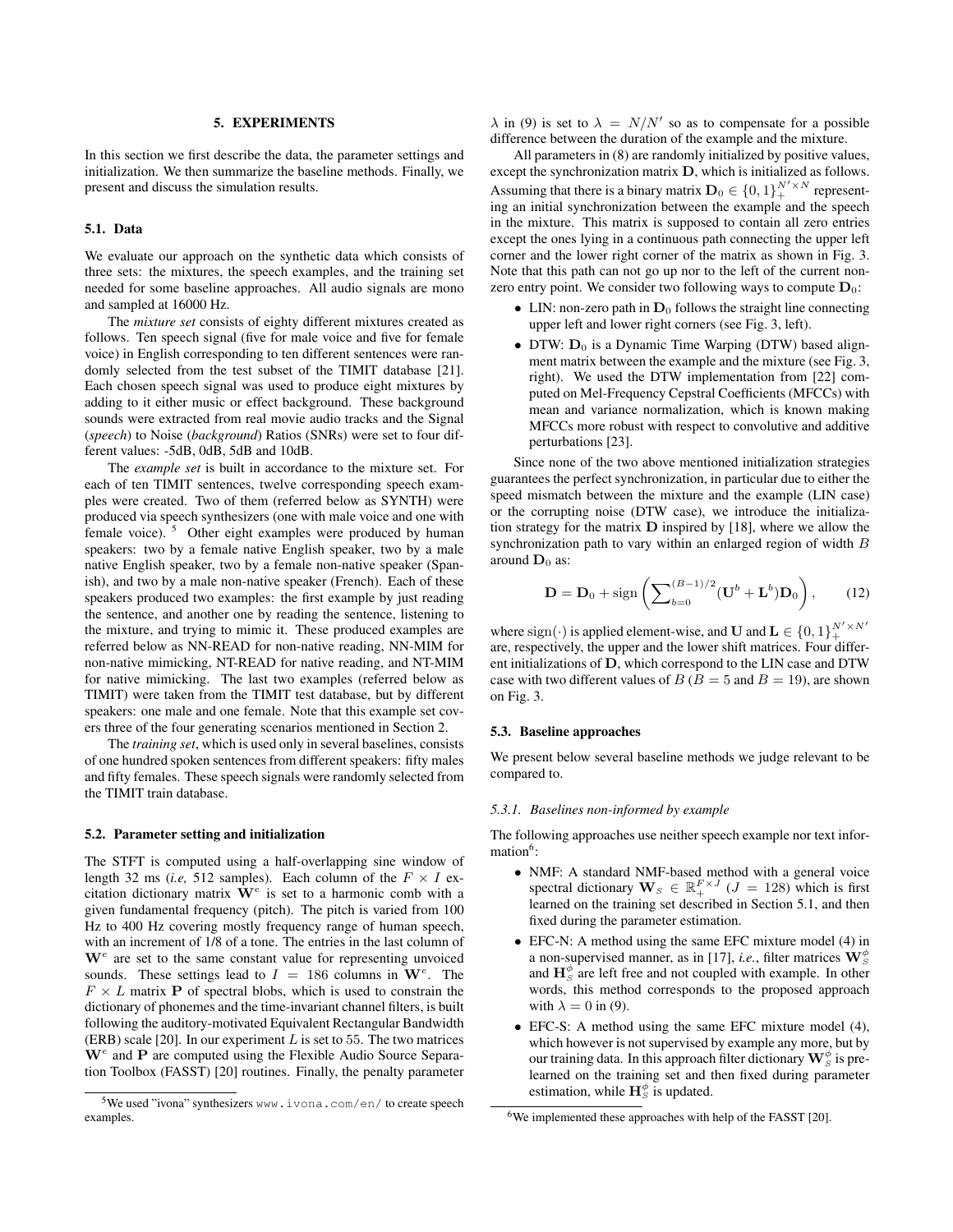#### *5.3.2. Baseline informed by example*

We also consider as a baseline the SbH PLCA-based method [6], within the proposed general workflow, as shown on Fig. 1. Since the mixture  $V_X$  and the example  $V_Y$  are not aligned in general, we used  $V'_Y = V_Y D_0$  as example for SbH, where  $\dot{D}_0$  is the initial synchronization computed with DTW as described in Section 5.2. The SbH itself was implemented following [6]. This baseline is referred hereafter as SbH-DTW.

#### 5.4. Simulation results

In this paragraph we first compare the performance of the proposed method with that of the baselines. We then analyze the proposed method's performance variation depending on speech example types.

#### *5.4.1. Comparison with different baselines*

We consider four variants of the proposed approach referred as LIN19, DTW19, LIN5 and DTW5, which correspond to different synchronization matrix initializations (with LIN or DTW, with  $B = 19$  or  $B = 5$ , see also Fig. 3). We compare the performance achieved by these variants with four baselines described in Section 5.3 on our database. Table 1 shows average results for different mixture types in terms of both the Signal to Distortion Ratio (SDR) criterion [24] and the Overall Perceptual Score (OPS) criterion [25] computed for the speech source only.

We can see in Table 1 that the proposed method gives better average results than all the baselines, and especially on the mixtures with low SNRs (difficult cases). Moreover, in term of the perceptual measure (OPS), the proposed method obtains better results when the synchronization matrix **D** is initialized with a wider band ( $B = 19$ ). Finally, DTW initialization leads to slightly better results, as compared to LIN initialization. The best average performance in term of SDR, *i.e.*,  $SDR = 6.8$  dB, is obtained by DTW5 initialization. Thus for the experiments in Section 5.4.2, DTW5 initialization strategy is always used to initialize the synchronization matrix.

In order to explicitly assess the importance of textual information to the proposed method, we performed similar experiments with D initialized by DTW5, where for each mixture the speech example used to guide the separation was randomly chosen to contain a different spoken sentence from the speech in the mixture. The average SDR and OPS achieved in this case are 5.91 dB and 25.9, respectively, which is clearly worse than the average results for DTW5 in Table 1 (average  $SDR = 6.80$  dB and average  $OPS = 29.4$ ). This implies that the correctness of the textual information is very important within the considered framework.



Fig. 3. Different initializations of the synchronization matrix D.

#### *5.4.2. Performance depending on example types*

In this experiment, we first study the influence of gender disparity between the speech in the mixture and that in the example. For this purpose, we rearrange the results displayed in Table 1 to exhibit the average results depending on the gender disparity between the example's speaker and the mixture's speaker. The results are summarized in Table 2 where the average performances are better, for both two different types of background, in case the speaker of the example and the one of the mixture are of the same gender.

|                                                                                          | Music | Effects                                                           | Avg |  |
|------------------------------------------------------------------------------------------|-------|-------------------------------------------------------------------|-----|--|
| Different gender $\begin{bmatrix} 6.17 & 28.1 & 6.92 & 29.5 & 6.55 & 28.8 \end{bmatrix}$ |       |                                                                   |     |  |
| Same gender                                                                              |       | $\parallel$ 6.23 29.0 $\parallel$ 7.88 31.0 $\parallel$ 7.06 30.0 |     |  |

Table 2. Influence of gender disparity on source separation performance. Results are shown in the form of SDR | OPS measures and the highest value of each column is in bold.

Finally, we study the influence of the example type on the source separation performance. For this purpose, we display the results of Table 1 depending on the example's type. The average results are given in Table 3. One can notice that the performances obtained with the synthesized speech examples and with the real-world recorded ones from human speaking are not very different. Nevertheless, we can see that the examples from TIMIT database provide the best results in all cases. This may be because they have been recorded in better conditions with less noise and reverberation, or because they have been recorded in the same conditions with the speech in the mixtures. It is also observed that, as expected, the mimicked examples give better results than the read ones (at least in terms of the OPS measure) since the mimicked sound matches better the one in the mixture in terms of both temporal variation and spectral patterns. Finally, one can notice a slight improvement in term of the OPS for the examples from native speakers over those from non-native ones.

| Example's type | Music             | Effects           | Avg               |  |  |
|----------------|-------------------|-------------------|-------------------|--|--|
| <b>SYNTH</b>   | $5.81 \mid 28.71$ | $7.07 \mid 30.16$ | $6.44$   29.44    |  |  |
| NN-READ        | 5.98   26.56      | $7.32 \mid 28.14$ | $6.65$   27.35    |  |  |
| NT-READ        | $6.28$   28.46    | $6.85$   30.18    | $6.57$   29.32    |  |  |
| NN-MIM         | $6.00 \mid 27.41$ | 7.92   29.84      | $6.96$   28.62    |  |  |
| NT-MIM         | $5.79 \mid 29.02$ | $6.59$   31.13    | $6.19$   30.07    |  |  |
| <b>TIMIT</b>   | 7.33   30.87      | $8.65$   32.07    | $7.99 \mid 31.47$ |  |  |

Table 3. Influence of the example's type on source separation performance. Results are shown in the form of SDR | OPS measure and the highest value of each column is in bold.

The method has been extended to multichannel mixtures and entered into the Signal Separation Evaluation Campaign (SiSEC 2013).

#### 6. CONCLUSION

In this paper, we presented an informed source separation approach that takes into account the available textual information to guide the separation in single channel audio mixtures. We proposed a novel NMPCF modeling framework that allows to efficiently handle the variations between the speech example and the speech in the mixture. The experimental results over different settings confirm the benefit of the proposed approach over both the non-informed NMFbased baseline method, informed NMF-based baseline approaches, and a SbH state-of-the-art algorithm [6]. The proposed approach is experimentally shown not to be very sensitive to the way the speech example is produced. Future work will consist in exploiting some parameters of speech example NMF decomposition as hyper parameters of a prior distribution to guide the separation process.